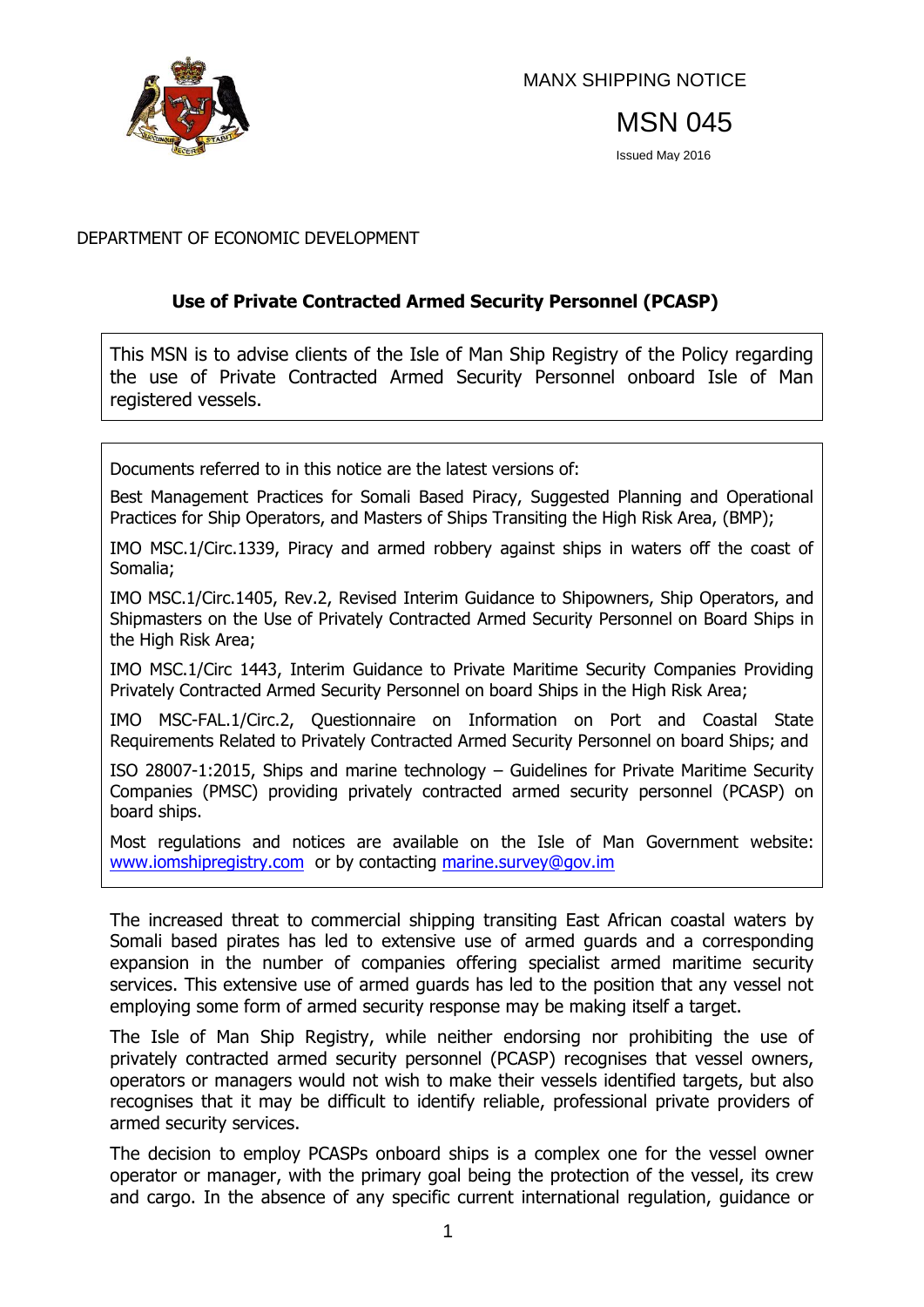standards in this area, the self-regulation of the maritime security industry, coupled with the complex legal requirements governing the legitimate transport, carriage and use of firearms gives both the ship operator and the Ship Registry significant cause for concern.

This situation is further exacerbated by the rapid growth in the maritime security industry and the significant variation in competence and quality present across the wide spectrum of contractors offering these services. Therefore, the purpose of this Notice is to provide the Ship Registry policy to shipowners, operators and Masters when considering the use of PCASP. This MSN replaces any previous guidance issued by the Isle of Man Ship Registry.

### **Definitions**

Exceptional Circumstances: when the ship is transiting the high seas throughout the High Risk Area (HRA); the latest BMP is being followed fully but, on its own, is not deemed by the shipping company and the ship's master as sufficient to protect against acts of piracy; and the use of armed guards is assessed to reduce the risk to the lives and well being of those onboard the ship.

Private maritime security companies (PMSC): Private security companies contracted to provide security personnel, both armed and unarmed.

Privately contracted armed security personnel (PCASP): armed employees of PMSC.

High Risk Areas (HRA): areas of the ocean where acts of terrorism, piracy or armed robbery have taken place. An area defined as High Risk may change periodically or over time due to changes in weather, tactics and areas of operation of the perpetrators.

For the sake of this policy the only HRA accepted for the use of PCASPs is defined as:

Somalia, the North West Indian Ocean and Gulf of Aden: The HRA contained in the BMP Guidelines is defined as an area bounded by Suez, the Strait of Hormuz to the North (26ºN), 10°S and 78°E. (Note: the UK Maritime Trade Operations (UKMTO) voluntary Reporting Area is larger as it includes the Arabian Gulf).

Attacks have taken place at most extremities of the HRA, including at 78°E. The possibility remains that they could take place further out. It should be noted that attacks have extended as far south as into the Mozambique Channel and below 10°S; it is therefore recommended that a high state of vigilance should be maintained even south of the southerly limit of the HRA.

It is imperative that owners, operators and Masters assess areas of risk based in the latest available information from the Maritime Security Centre Horn of Africa (MSCHOA), the NATO Shipping Centre (NSC) and the International Maritime Bureau (IMB). Vessels also must be prepared to alter course at short notice to avoid pirate activity when information is provided by NAV Warnings and/or naval/military forces.

### **Policy**

The policy of the Ship Registry is that it has no objection to vessel owners, managers, operators, and/or Masters taking appropriate measures to ensure the safety and security of their vessels and crew in exceptional circumstances.

The optional use of an armed security detail and how this detail may be facilitated is a decision for the vessel owner, manager or operator to make after thoroughly assessing the piracy related risks in the defined HRA where the vessel will be operating, as well as the potential risks and benefits of available anti-piracy related countermeasures. The Ship Registry will not accept a situation where PCASP are used as an excuse to ignore the highly effective self-protection measures of BMP.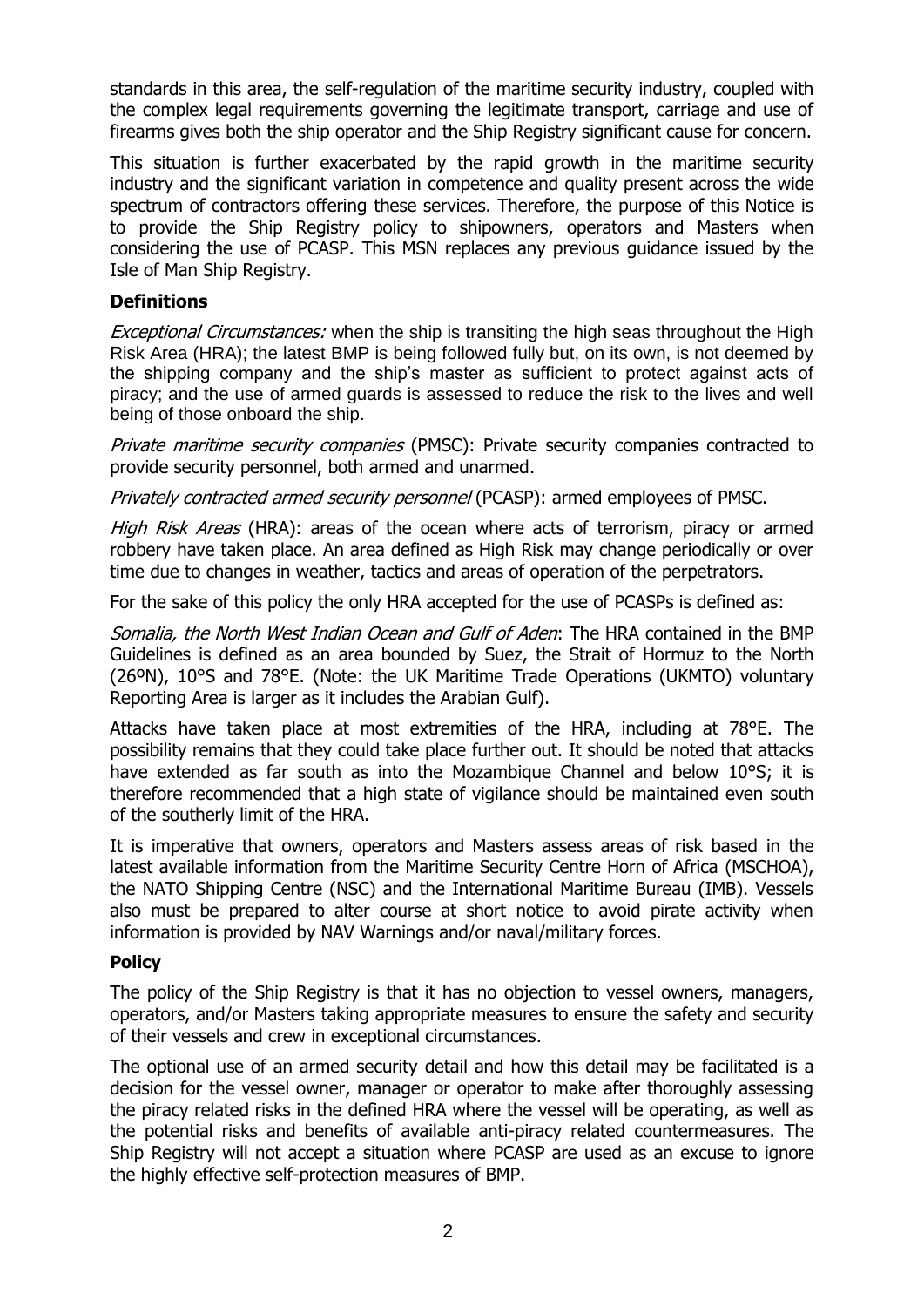Whilst it should be noted that the Isle of Man currently has no legislation to prohibit or to permit the use of PCASP, it does have the legal authority and ability to remove vessels from the register if it is found that vessel owners, managers or operators are not complying with the requirements of this policy which must be enforced at all times. Inspections for compliance with this policy will be undertaken at each vessel audit under the ISPS Code and at company audits undertaken under the ISM Code.

One consequence of carrying armed guards may be that an excess of persons onboard, above the limits for lifesaving appliances and accommodation, are carried. Whereas the Ship Registry would not normally countenance excess numbers, in recognition of the extraordinary and escalating risk of piracy in the HRA, we will consider on a case by case basis, where there is no reasonable alternative, allowing the carriage of excess persons for voyages through the HRA, subject to additional safeguards which would provide adequate, although not full compliance. Formal applications should be made in writing through [marine.survey@gov.im.](mailto:marine.survey@gov.im)

### **Relevant Legislation**

In terms of the Merchant Shipping Act 1995 (the Act) a PCASP onboard an Isle of Man registered vessel is a seaman ("seaman" includes every person (except masters and pilots) employed or engaged in any capacity onboard any ship) and as such Section 282 of that Act will apply.

Section 282 of the Act makes any act in relation to property or person done in or at any place (ashore or afloat) outside the Isle of Man by any Master or seaman who at the time of the act is employed in a Isle of Man ship, which if the act had been committed in the Isle of Man would be an offence under the law of the Isle of Man will be treated as an offence and be treated for the purposes of jurisdiction and trial, as if it had been done within the jurisdiction of the appropriate Court in the Isle of Man.

For example, if a PCASP were to shoot, whether accidentally or not, another person whilst being onboard an Isle of Man registered vessel then the incident would be treated as a shooting on the Isle of Man and as such a criminal investigation and potentially a trial, may be the outcome.

Other Merchant Shipping legislation applicable to Isle of Man ships may also apportion liability in such cases to the vessel owner, manager, operator and Master and should all be taken into account in the risk assessment.

It should be noted that the Manx firearms legislation with regard to the certification of firearms does not apply on Isle of Man registered vessels and as such there is no legal requirement to be certificated. However, local, Port or Coastal State legislation may require some form of certification and this should be complied with.

# **Risk Assessment for use of PMSCs and PCASP**

A risk assessment for the use of PMSCs and their PCASP is to be made for each instance of use, a generic risk assessment may be acceptable, but should be reviewed on each occasion, documented and retained for inspection. This risk assessment must be made in accordance with MSC.1/Circ.1405, Rev.2; the revised interim guidance regarding the use of PCASP in the HRA.

Risk assessments should include and document at least the following factors and considerations:

- a) vessel and crew security, safety and protection;
- b) whether all practical means of self protection have been effectively implemented in advance;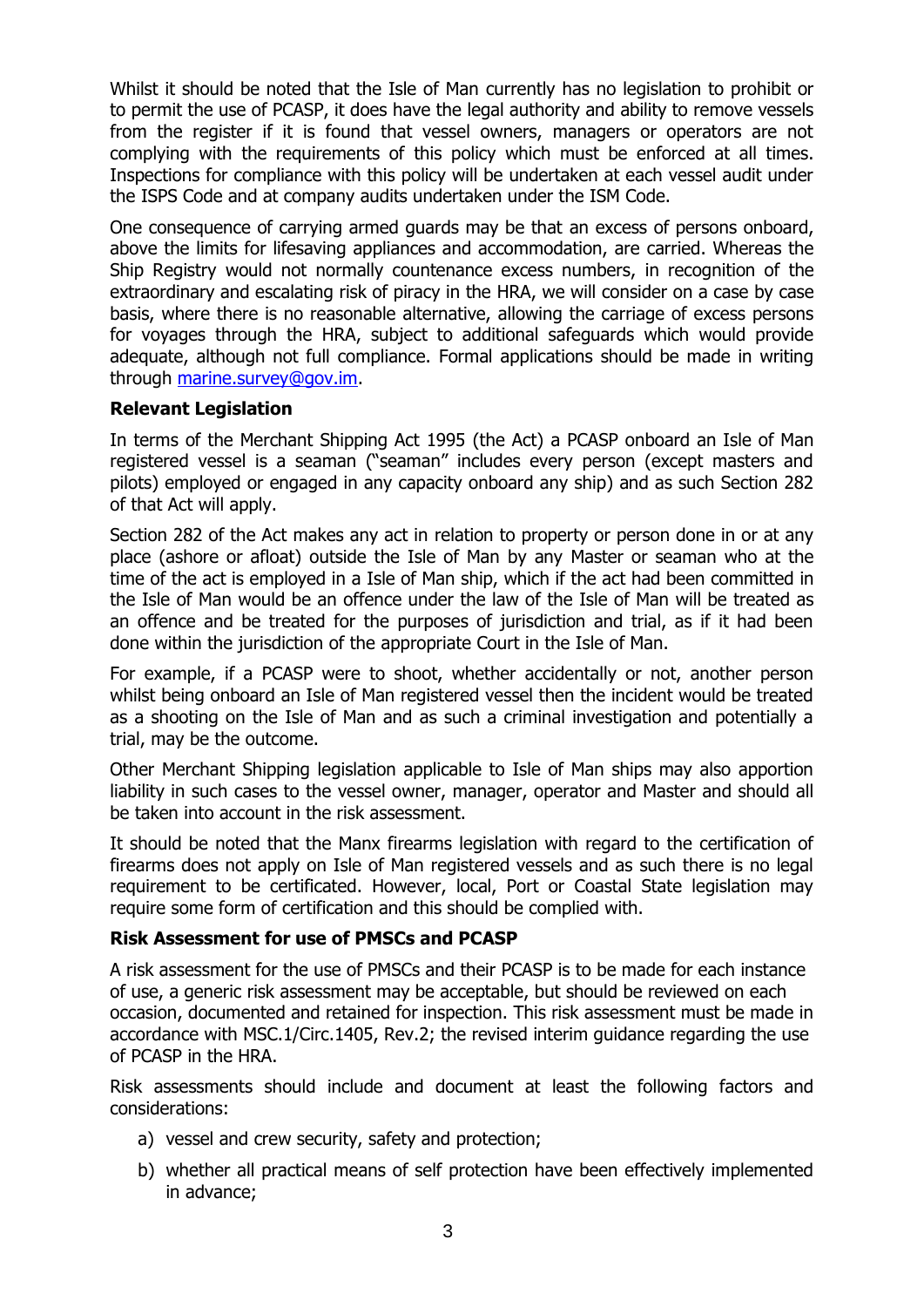- c) the potential misuse of firearms resulting in bodily injury or death;
- d) the potential for unforeseen accidents;
- e) liability issues, including those related to use of force;
- f) the potential for escalation of the situation at hand;
- g) compliance with international requirements, applicable Isle of Man regulations and this policy; and
- h) careful consideration of any supplemental guidance on PMSC selection promulgated by the Ship Registry.

The risk assessment may require the inclusion of consultation with labour representatives, port officials, charterers, legal counsel and insurance underwriters as appropriate. It is also important that the Master of the ship be included in the decision making process.

### **Vetting and selection of PMSC**

Vessel owners, operators and managers should employ the same amount of due diligence as they would in employing any other form of maritime contractor, and must also expect the PMSC to demonstrate its professional capability to carry out the proposed task.

The PMSC should, as a minimum show compliance with the requirements of the latest version of MSC.1/Circ. 1443, the interim guidance to PMSC and also be certificated to, or be actively working towards certification with, ISO 28007. Alternatively the PMSC should be certificated by a national body acceptable to the Ship Registry, a list of those national bodies acceptable can be found in **Annex A**.

The PMSC should, as a minimum, provide documentary evidence including:

- a) maritime (as opposed to land-based) experience;
- b) having written procedures on management including team-leading skills, chain of authority, change in command (in the event, for example, of incapacity of the team leader), responsibilities in life saving, Code of Conduct, Rules for the Use of Force;
- c) understanding of applicable laws (Flag State, Port State, Coastal State) with respect to carriage and use of firearms;
- d) written testimonials/references from previous clients in the maritime industry;
- e) documentary evidence that firearms are procured, transported, embarked and disembarked legally;
- f) understanding of the local piracy threat, military operations in the area, and the means to maintain current knowledge;
- g) understanding of BMP and, in particular, ship protection measures;
- h) having access to competent maritime legal advice on a 24/7 basis given the complexity of applicable laws concerning the carriage and use of firearms;
- i) documented processes for post incident actions to support any investigations or prosecutions should a formal investigation be required; and
- j) copies of ISO 28007 certification or national approvals.

As with all contractors, the quality of the service provided depends to a great extent on the quality and experience of the individuals that make up the onboard PCASP team, the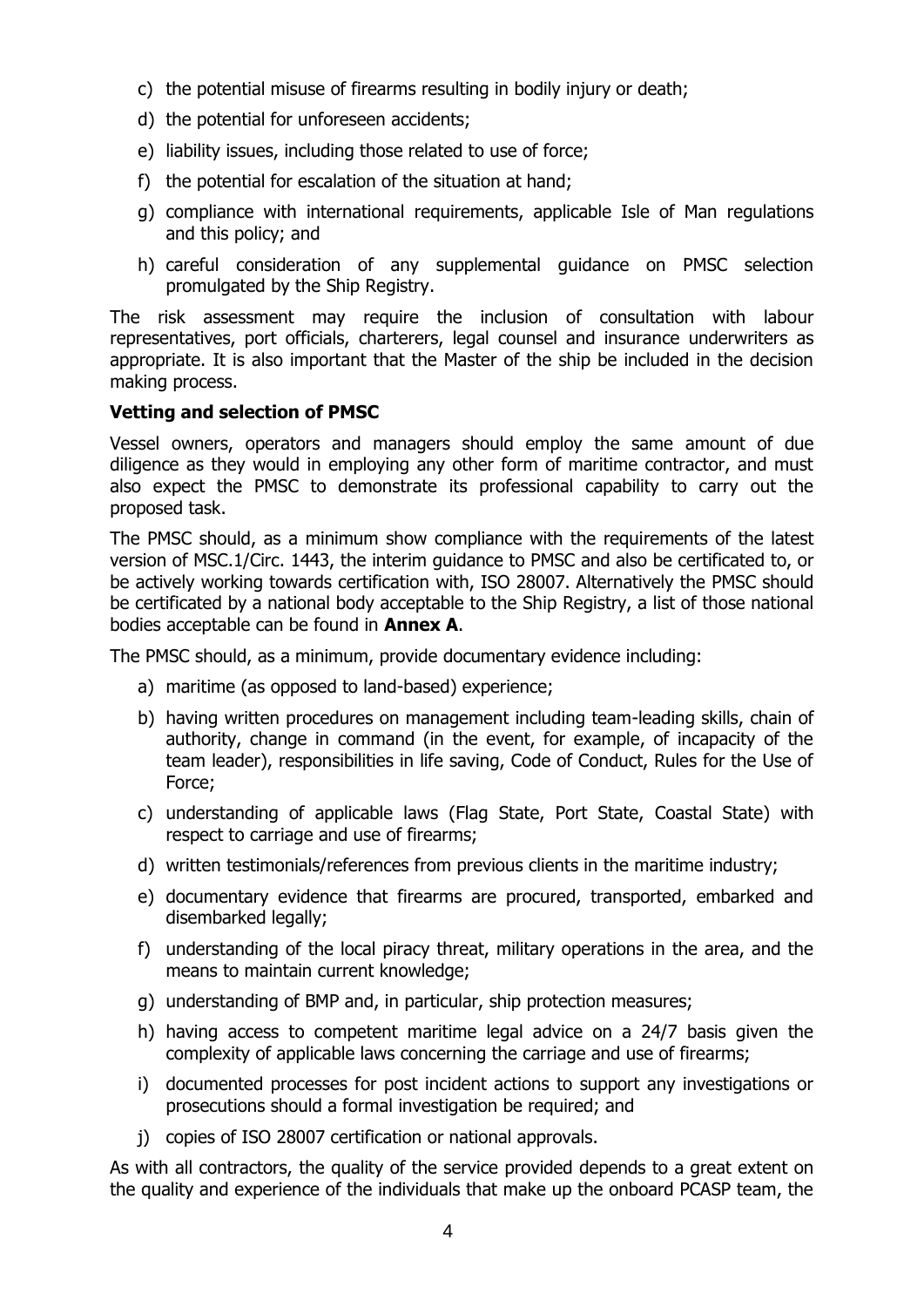quality of the selection and vetting of that team is essential. The PMSC should demonstrate that they have verifiable, written internal policies and procedures for determining suitability of their employees (PCASP).

The guidelines provided in the latest revision to IMO MSC.1/Circ.1405 must be closely followed. An agreement entered into for the use of PCASP should as an absolute minimum contain provisions for the use of force in compliance with established Rules of the Use of Force (RUF) and within applicable laws.

### **Reporting the use of PMSC/PCASP**

Should a vessel owner, manager or operator decide to use PCASPs, this decision **must** be reported to the Ship Registry with details on the chosen PMSC to be engaged to supply PCASPs for the vessel's transit through the designated HRA. This information is to be sent to [marine.security@gov.im](mailto:marine.security@gov.im) in the form of an e-mail, itemising the following information –

- the vessel's name;
- the PMSC used;
- nationality of the PCASPs onboard; and
- the pick-up and drop-off points of the PCASPs.

The Ship Registry will retain this information on file in the event of an incident.

# **Letters of authorisation or non-objection**

Some Port State Competent Authorities are requiring that the vessel's Master is in possession of a Letter of Non-Objection or Authorisation from the flag State to have firearms, ammunition and related support equipment onboard. The Ship Registry will only issue a letter of Non-Objection on receipt of the appropriate application from the vessel owner, manager or operator.

Vessel owners, managers and operators when in need of such a letter **must** make the request sufficiently in advance of need to allow the Ship Registry to issue the letter in a timely manner. All such requests **must** be addressed to [marine.security@gov.im](mailto:marine.security@gov.im) using the form in **Annex B**, requests to other addresses or in other formats will not be accepted.

### **Reporting of incidents within the HRA**

All piracy incidents within the HRA must be reported to the Ship Registry whether PCASP are onboard a vessel or not using the format provided in Annex A. These incident reports will be forwarded to the IMO and will be used to collate information on current activity within the HRA.

It should be noted that a failure to notify incidents to the Ship Registry and therefore on to the IMO may result in reported downward trend in incidents. Whilst the reporting trend may be incorrect, the potential outcome of a downward trend is that naval force support may be withdrawn from the area. As such the importance of reporting all piracy incidents cannot be overstressed.

Where the PCASP may have taken action during an incident this should be reported immediately to [marine.security@gov.im](mailto:marine.security@gov.im) using the form in **Annex C**.

# **Ship Security Plan (SSP)**

Vessel owners, operators, managers and Masters must, when carrying out a risk assessment of their vessel(s) to determine the likelihood and consequences of a piracy attack, an armed attack, hijacking or act of terrorism, identify and incorporate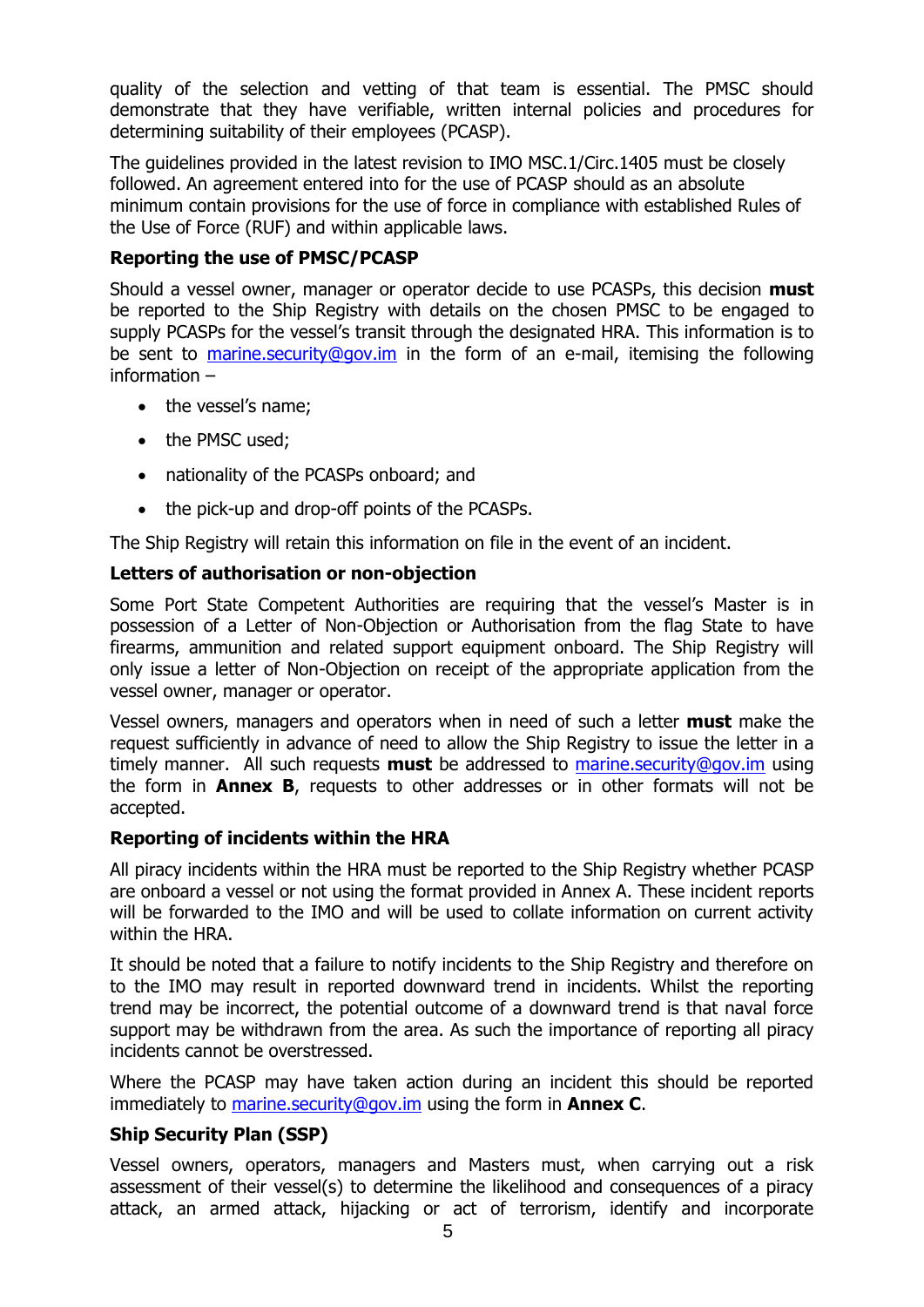prevention, mitigation and recovery measures, including any consideration being given to the use of PCASP, in their SSPs, taking into consideration the guidance contained in the latest revisions of MSC.1/Circ.1339, MCS.1/Circ.1405 and MSC-FAL.1/Circ.2 along with the BMP Guidelines.

The SSP should re-iterate in the strongest terms that the Master is in command of the vessel and as such retains the overriding authority onboard. Clearly defined vessel specific governance procedures be used when PCASP are onboard, including the conduct of exercises, list of duties, conduct, behaviour of PCASP and documentation requirements.

In addition to this any voyage specific governance procedures should be documented. All documentation is to be made available for audit by the Ship Registry as required. Inclusions, specifically in regard to the use of PCSAPs, in SSPs are not required to be approved by the Ship Registry, however, SSPs must contain information as required above. If not found during an ISPS audit, the omission will be taken as a failure to comply with this policy.

### **Use of Best Management Practices**

The Ship Registry advises that the use of PCASP is not to be considered as a substitute for the active implementation of the most current recommended BMP and will not be acceptable as such.

Registering with the MSCHOA [\(http://www.mschoa.org/](https://owa.register-iri.com/exchweb/bin/redir.asp?URL=http://www.mschoa.org)+44 (0) 1923 958545) and reporting to the UKMTO [\(ukmto@eim.ae/](mailto:ukmto@eim.ae)+971 505 523 215) is most important before entering the Somali HRAs. Each vessel must be registered with the MSCHOA for every intended transit of the HRA and continue to provide daily reports of the vessel position/course/speed to UKMTO while in the HRA.

When registering with the MSCHOA and initially reporting to the UKMTO, they must also be advised when PCASP are aboard a commercial vessel.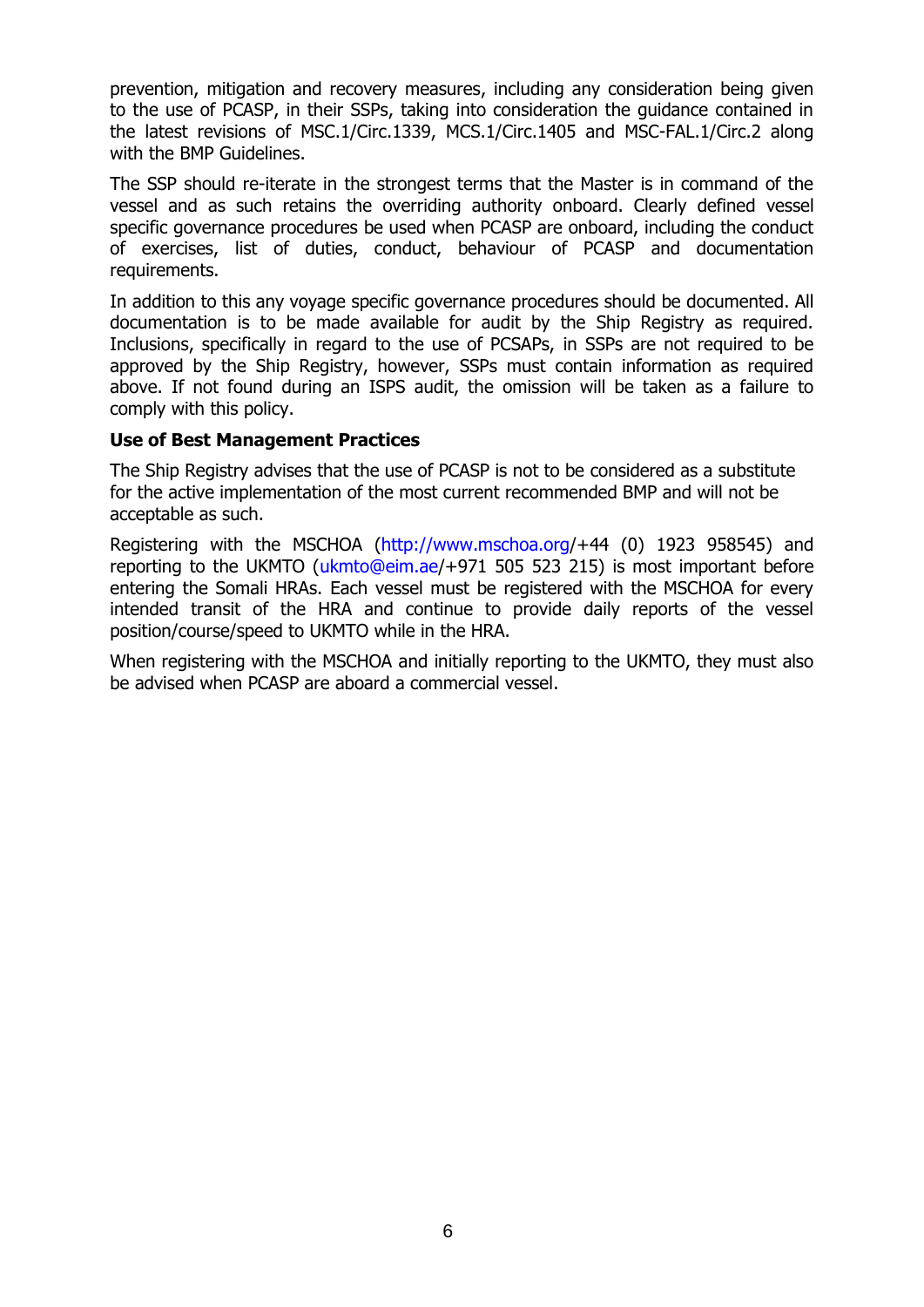### **National Licensing bodies for Private Maritime Security Companies (PMSC) accepted by the Isle of Man Ship Registry.**

The following national bodies are acceptable to the Ship Registry as an alternative to the PMSC having accreditation to ISO 28007:

Federal Office for Economic Affairs and Export Control. (Bundesamt für Wirtschaft und Ausfuhrkontrolle) (Germany).

Ministry of the Interior (Federale Overheidsdienst Binnenlandse Zaken (IBZ)) (Belgium).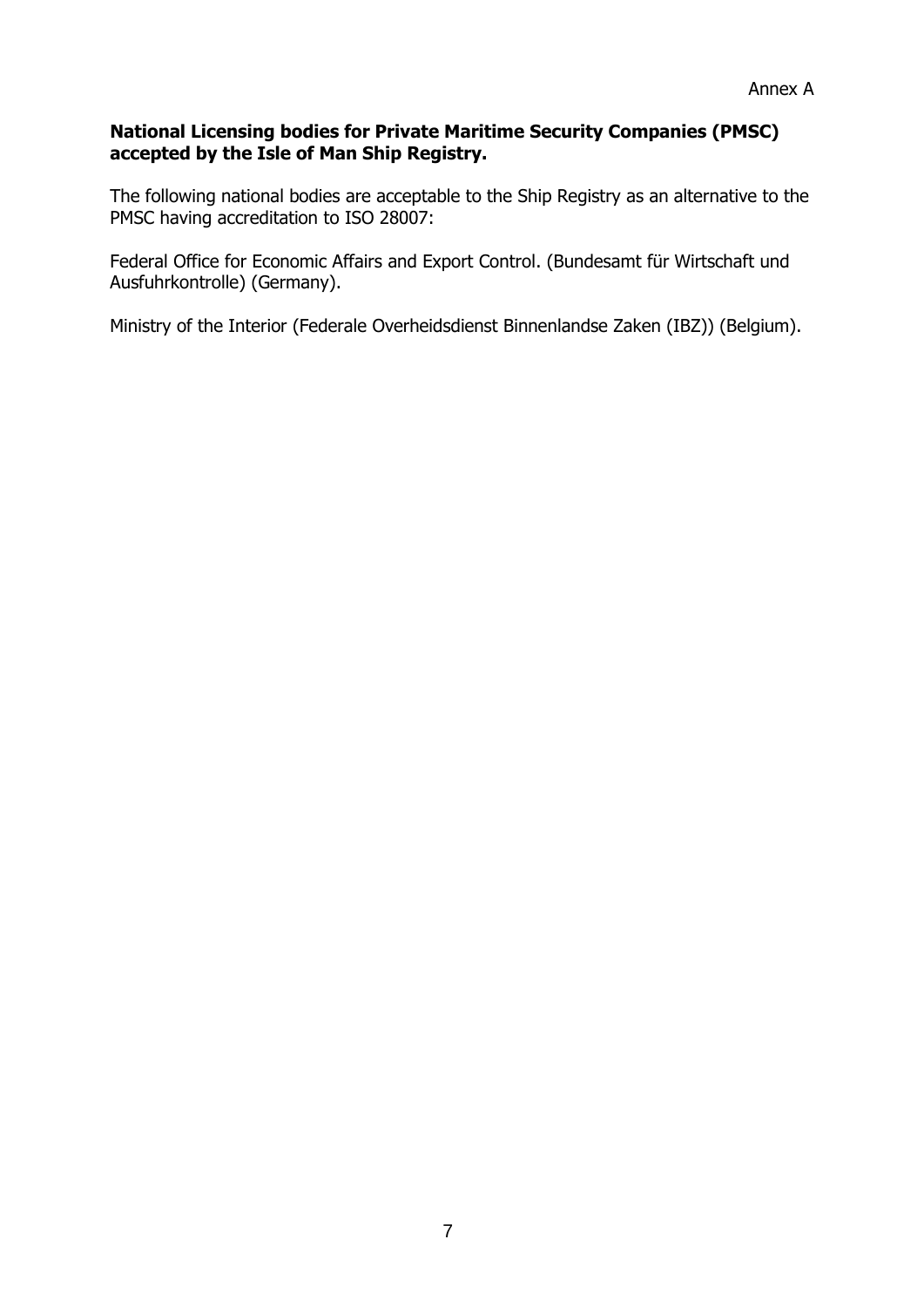

### **INFORMATION REQUIRED FOR THE ISSUE OF A LETTER OF NON-OBJECTION FROM THE ISLE OF MAN SHIP REGISTRY**

|                                                    | ונוס ו                                |
|----------------------------------------------------|---------------------------------------|
| Ship Name:                                         | Name of Master:                       |
| Name of Private Maritime Security Company (PMSC):  |                                       |
|                                                    |                                       |
|                                                    |                                       |
| Names and Nationalities of individual              | Passport Numbers of individual PCASP  |
| <b>PCASP Team Members:</b>                         | Team Members:                         |
|                                                    |                                       |
|                                                    |                                       |
|                                                    |                                       |
|                                                    |                                       |
|                                                    |                                       |
| Details of Licensed Owner of Firearms:             | Details of National Licensing Agency: |
|                                                    |                                       |
|                                                    |                                       |
|                                                    |                                       |
|                                                    |                                       |
| Individual weapon types (Make and                  | Individual weapon serial numbers:     |
| Model):                                            |                                       |
|                                                    |                                       |
|                                                    |                                       |
|                                                    |                                       |
|                                                    |                                       |
| Ammunition carried (calibre and number of rounds): |                                       |
|                                                    |                                       |
|                                                    |                                       |
|                                                    |                                       |
| Description of Additional Kit (if provided):       |                                       |
|                                                    |                                       |
|                                                    |                                       |
|                                                    |                                       |
| Location/Date of embarkation                       | Location/Date of disembarkation       |
| Vessel itinerary during PCASP team embarkation:    |                                       |
|                                                    |                                       |
|                                                    |                                       |
|                                                    |                                       |
|                                                    |                                       |
|                                                    |                                       |
|                                                    |                                       |